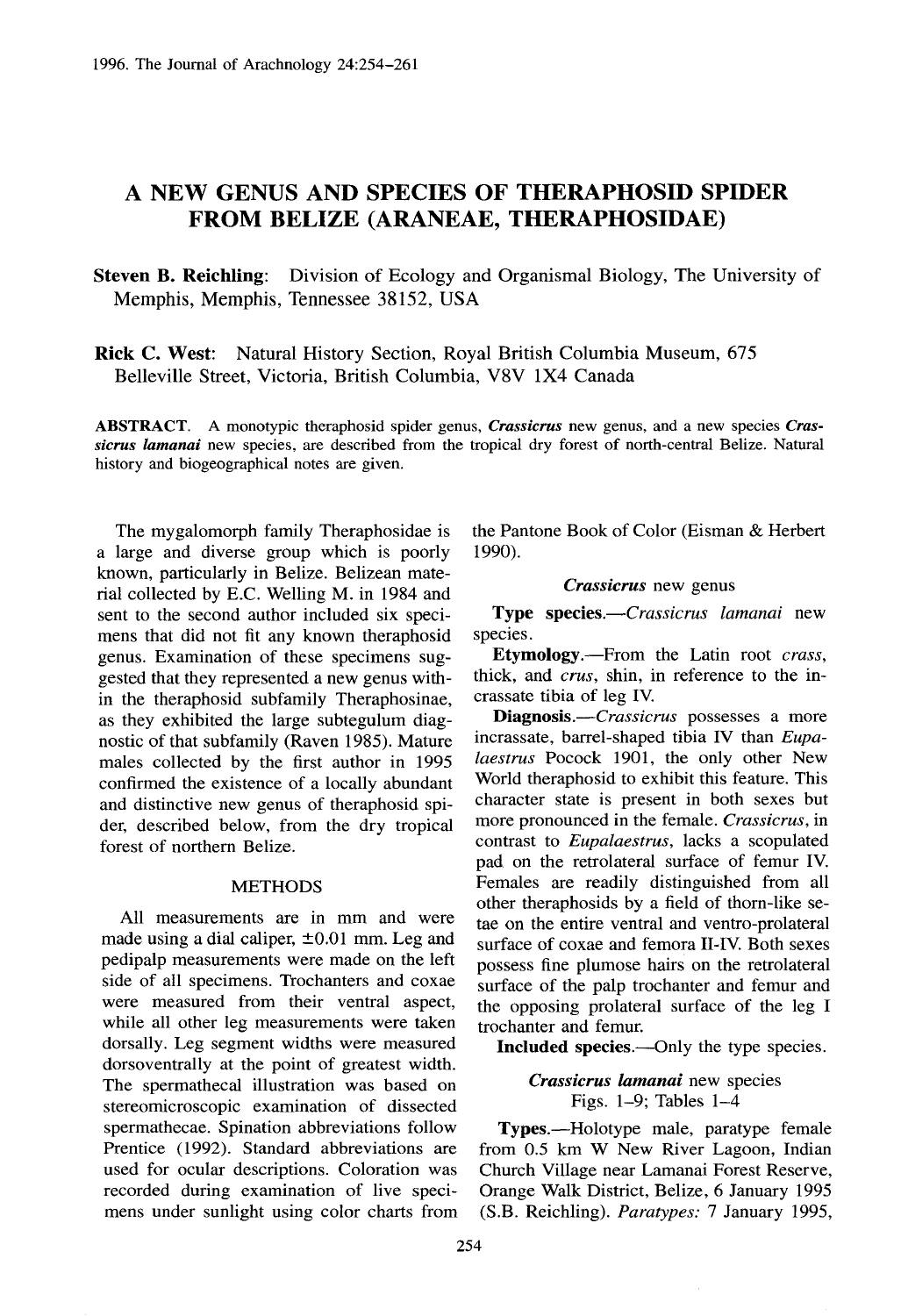$1\delta$  (S.B. Reichling); 3 September 1995, 2 $\delta$ (S.B. Reichling). 9 January 1995, 49 (S.B. Reichling). Locality for all paratypes as above. All specimens deposited in the American Museum of Natural History, New York.

**Etymology .—The** specific epithet is a noun in apposition from the Mayan word *lama' anayin.* This was the name of their ancient trading center, still standing centuries later, but now called Lamanai.

**Diagnosis.**—The diagnostic generic characters of the monotypic *Crassicrus* also serve to distinguish the species *Crassicrus lamanai* new species. The morphology of the male palpal bulb is diagnostic in that the apex exhibits 5–6 prominent keels . The mature male is further distinguished from most other theraphosids by the swollen third tibia. In addition, female C. *lamanai,* when freshly molted, exhibit a distinctive anterior to posterior two-toned coloration.

**Description.—Male** *(holotype) :* Length 36.9. Carapace length 16.3, width 14.1, carapace width/length 0.86; chelicerae, width 5.6; right fang furrow, 12 macroteeth, left furrow damaged; sternum, width 6.1, sternum length 6.8; sigilla at base of coxae I, II, and III, posterior pair largest. Labial cuspules, 56, medial anterior face; maxillary cuspules, 199, 188, baso-prolateral surface . Leg span, measured from apex of left tarsus I to apex of left tarsus IV, 136.7. Femur III moderately incrassate, maximum width  $3.5$  (Fig. 1); femora I, II, and IV, 2.0, 1.9, and 2.7, respectively. Tibia IV slightly incrassate, maximum width 2.5 (Fig. 2); tibiae I, II, and III, 1.5, 1.8, and 1.5, respectively; maximum width tibia IV/maximum width femur IV 0.81. Leg and palp segment lengths in Table 1.

Entire spider shiny black with deep violet pubescence when viewed in strong light. Maxillary hairs dull orange. Carapace clothed in sparse covering of jet black (Pantone, 19– 0303) hairs. Abdomen clothed in short, jet black hairs interspersed with longer jet black setae; pubescence dense over posterior half of abdomen dorsum, corresponding to circular patch of type I (Cooke et al. 1972) urticating hairs; pubescence over anterior half of abdomen sparse, with integument clearly visible. Legs hirsute and jet black; short pubescence with abundant long setae on all segments.

Carapace lacking pronounced bosses; caput not markedly elevated; fovea deep and weakly procurved. Anterior eye row procurved: AME round, diameter  $0.5$ , separated by  $0.2$ ; ALE ovoid,  $0.3 \times 0.4$ . Posterior eye row crescentic; PME ovoid,  $0.1 \times 0.2$ ; PLE ovoid,  $0.2 \times 0.3$ , separated by 0.9. Clypeus very narrow. Tibia I with usual bipartite spur; shorter upper process with one preapical ventral megaspine; longer lower process strongly curved toward upper process, one subapical megaspine on surface facing upper spur  $(Fig. 4)$ . Coxae without plumose setae; short, spiniform setae on anterior face of coxae I and II . Trochanters of femora I and II with fine plumose hairs on prolateral face. Long setae interspersed abundantly within short pubescence on all leg segments. Tarsal scopulation complete and entire. Metatarsal scopulation entire: I, complete; II, <sup>0</sup> .67; III, 0.48; IV, 0.14. Basal portion of middle division of palpal bulb broad with concave ventral region angled abruptly downward, somewhat less than 90°, with six prominent keels spiraling to broadly truncated apex; single dorsal keel serrated (Figs. 5, 6) . *Spination :* Leg I, metatarsus  $1v(am)$ , tibia  $3v(2ap 1ar)$ ; leg II, metatarsus  $1d(br)$  3v(1am 1m0.71 1br), tibia  $6v(2ap 1am 1m0.43 1m0.35 1bm)$ : leg III, metatarsus 9v(3ap 1am 1ar 1er 1m0.30 lrO .30 lbm), tibia 2v(lmO .50 lbm), femur ld(ep); leg IV, metatarsus 4d(lam lap lep 1pO .60) 5v(lam lmO.70 lmO.45 1m0.21 lbm), tibia 2d(lam lem) 2v(lam lbm); palp, tibia  $4v(2ap \; lep \; 1bp)$ .

*Female (paratype):* Length 48 .9 . Carapace length 22.2, width 18.0, carapace width/carapace length 0.81; chelicerae, width 9.3; right fang furrow, 13 macroteeth, left furrow, 14 macroteeth; sternum, width 7.2, length 10.6; sigilla as in holotype. Labial cuspules, 82, medial anterior face; maxillary cuspules, 234, 233, baso-prolateral surface. Leg span, 126.8. Tibia IV overtly incrassate, maximum width <sup>5</sup> .3 (Fig. 3); tibiae I, II, and III, 3.2, 3.6, and 3.4, respectively; maximum width tibia IV/maximum width femur IV 1.22. Leg and palp segment lengths in Table 2.

Overall brown dorsally, with pronounced anterior to posterior difference in shade. Medium brown anteriorly (carapace, chelicerae, patellae, tibiae, metatarsi and tarsi I, II, and palp), distinctly darker shades posteriorly (abdomen, legs III and IV). Ventral aspect also distinctly bi-toned, leg IV and abdomen dark brown to black. Coloration in preservative uniform dark brown. Chelicerae clothed in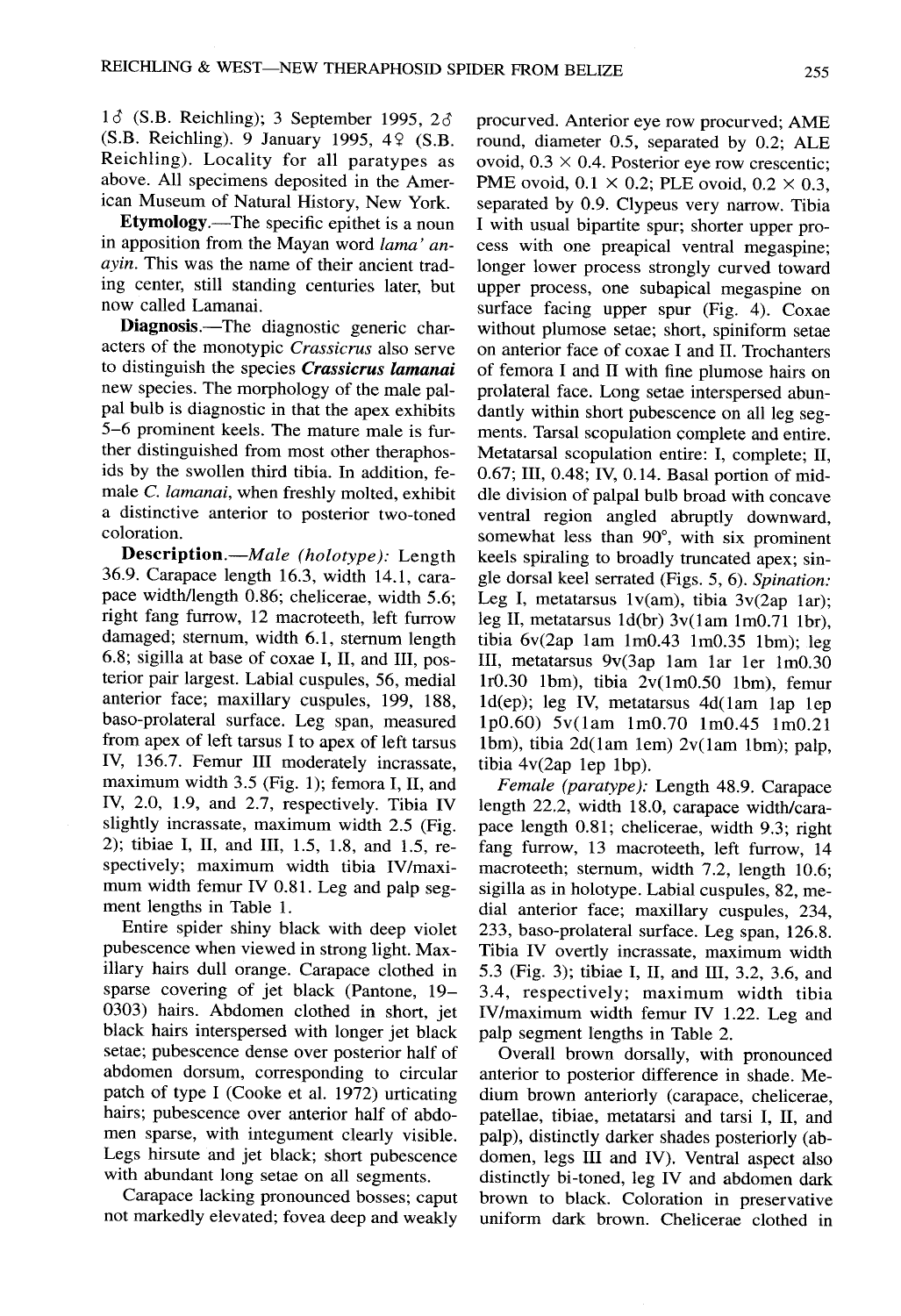

Figures 1-3.-*Crassicrus lamanai* new genus and new species. 1, Male holotype, leg III, retrolateral view, showing moderately incrassate femur (arrow); 2, Male holotype, leg IV, retrolateral view, showing weakly incrassate tibia (arrow); 3, Female paratype, leg IV, retrolateral view, showing strongly incrassate tibia (arrow). All legs depicted with setae removed from proximal  $\frac{1}{2}$  to highlight segment morphology. Scale line  $= 1$  cm.

Table 1.—*Crassicrus lamanai* new genus and new species. Male holotype; length of leg and pedipalp segments (mm).

| Leg               |      | П    | Ш    | IV   | Palp |
|-------------------|------|------|------|------|------|
| Coxa              | 7.3  | 7.3  | 6.0  | 6.0  | 4.0  |
| Trochanter        | 2.1  | 2.4  | 2.0  | 2.7  | 1.2  |
| Femur             | 15.3 | 14.6 | 12.3 | 16.0 | 8.9  |
| Patella           | 8.1  | 7.0  | 6.0  | 6.7  | 5.5  |
| Tibia             | 11.6 | 11.0 | 10.4 | 13.5 | 8.0  |
| <b>Metatarsus</b> | 12.2 | 12.0 | 13.1 | 18.3 |      |
| <b>Tarsus</b>     | 8.5  | 7.9  | 7.0  | 8.6  | 3.4  |
| Total length      | 65.1 | 62.2 | 56.8 | 71.8 | 31.0 |

tortoise-shell brown (Pantone, 19-1241) pubescence with longer setae of similar color but basal 1/3 grading to black. Maxillary hairs dull orange. Carapace clothed in short, dense tortoise-shell brown pubescence, closely appressed. Abdomen with velvety, dense pubescence interspersed with long setae; dorsum bracken brown (Pantone, 19-1015) with persimmon orange (Pantone, 16-1356) setae; ventral pubescence and setae rich jet black; sharp basolateral division between dorsal and ventral coloration; urticating hair patch of type I hairs covering posterior half of abdomen dorsum with crescentic anterior margin. Coxae and trochanters of all legs except IV dark earth brown (Pantone, 19-1012). Femora I, II, III, and palpal femur distinctly darker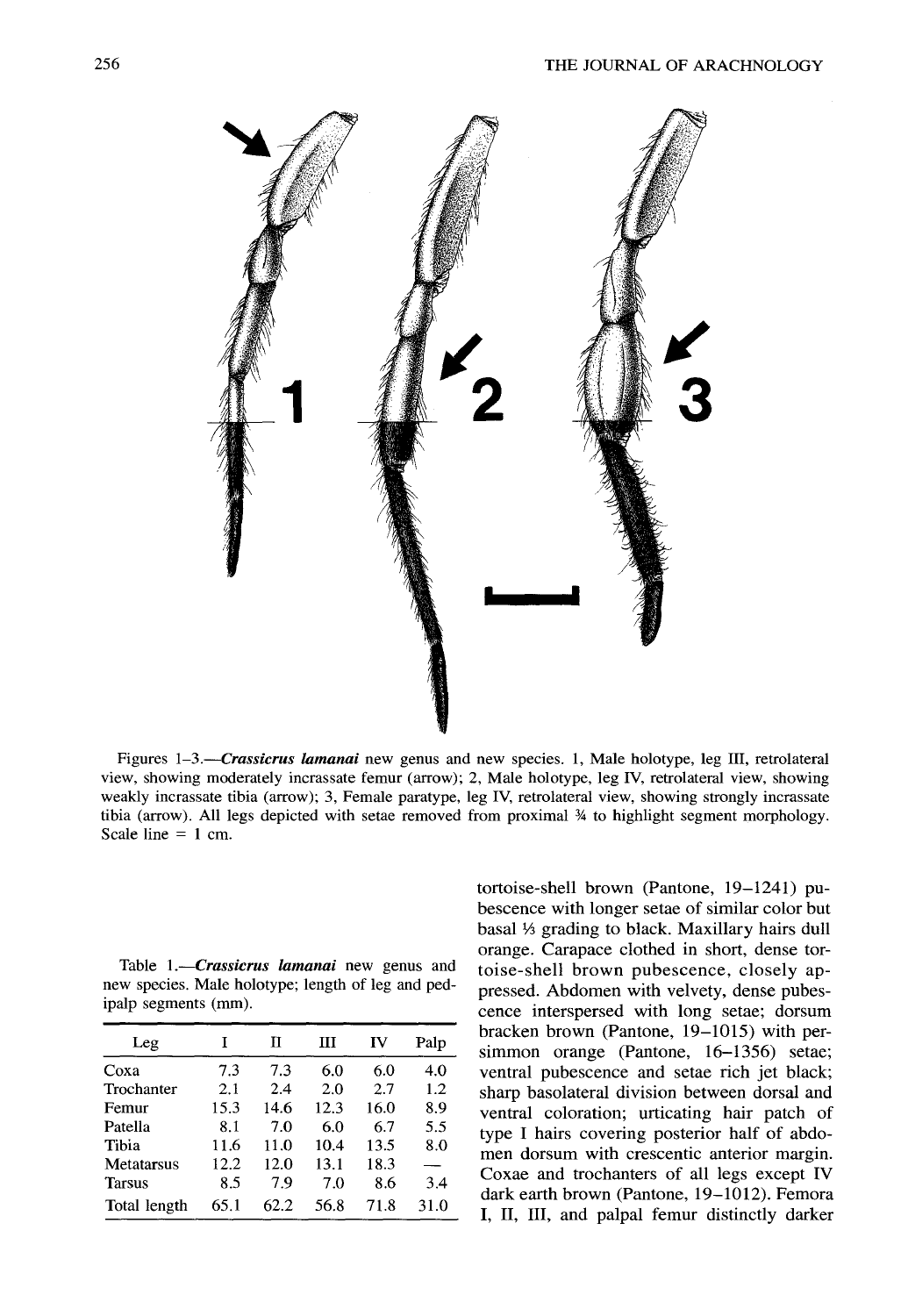

Figures *4-7.-Crassicrus lamanai* new genus and new species . 4, Male holotype, left tibia I, prolateral view, showing spur processes and megaspine (arrow) location; 5, Male holotype, left palpal organ, prolateral view, showing position of serrated keel (arrow) and abruptly angled embolic region; 6, Male holotype, right palpal organ, frontal view, illustrating six spiraling apical keels; 7, Female paratype, spermathecae, dorsal view. Scale line  $= 2$  mm.

shade than distal segments; dorsal aspect bracken brown, ventral aspect dark earth brown. Dorsal aspect of patellae, tibiae, metatarsi, and tarsi I-III and corresponding palpal segments tortoise-shell brown, ventral aspect toffee brown (Pantone, 18-1031). Leg IV entirely bracken brown.

Carapace similar to holotype but with caput

Table 2.-Crassicrus lamanai new genus and new species. Female paratype; length of leg and pedipalp segments (mm) .

| Leg           | T    | Н    | ш    | ΙV   | Palp |
|---------------|------|------|------|------|------|
| Coxa          | 8.5  | 7.5  | 7.4  | 8.3  | 6.5  |
| Trochanter    | 2.3  | 1.7  | 3.2  | 3.8  | 1.5  |
| Femur         | 15.4 | 14.1 | 12.9 | 16.5 | 11.3 |
| Patella       | 9.2  | 8.2  | 7.7  | 9.2  | 6.6  |
| Tibia         | 10.0 | 9.1  | 7.7  | 12.3 | 7.9  |
| Metatarsus    | 9.9  | 9.0  | 10.8 | 14.6 |      |
| <b>Tarsus</b> | 7.0  | 7.0  | 6.1  | 6.5  | 7.3  |
| Total length  | 62.3 | 56.6 | 55.8 | 71.2 | 411  |

more distinctly elevated; fovea as in holotype. Anterior eye row slightly procurved, less so than in holotype; AME round, diameter 0.7, separated by 0.3; ALE ovoid,  $0.3 \times 0.6$ . Posterior eye row crescentic; PME round, diameter 0.3; PLE ovoid,  $0.3 \times 0.4$ , separated by <sup>1</sup> .3 . Clypeus absent. Coxae without plumose setae; short, spiniform setae on coxae I and II as in holotype. Trochanters of femora I and II with fine plumose hairs as in holotype. Femora II-IV with numerous thom-like setae along entire ventral and ventro-prolateral surface (Figs.  $8, 9$ ). Tarsal scopulation complete and entire. Metatarsal scopulation entire: I, complete; II, 0.87; III, 0.65; IV, 0.18. Spermathecae discrete, a broad low mound with two compact lobes, total width at base 2.5; lobes without basal taper and proximally connected for half their length, free extension of lobes 0.8 long (Fig. *7) . Spination:* Leg II, tibi <sup>a</sup> 1d(pO .66) lv(ap); leg III, metatarsus 7v(2am lar 1r0.46 1m0.46 1m0.45 1br), tibia 6v(2am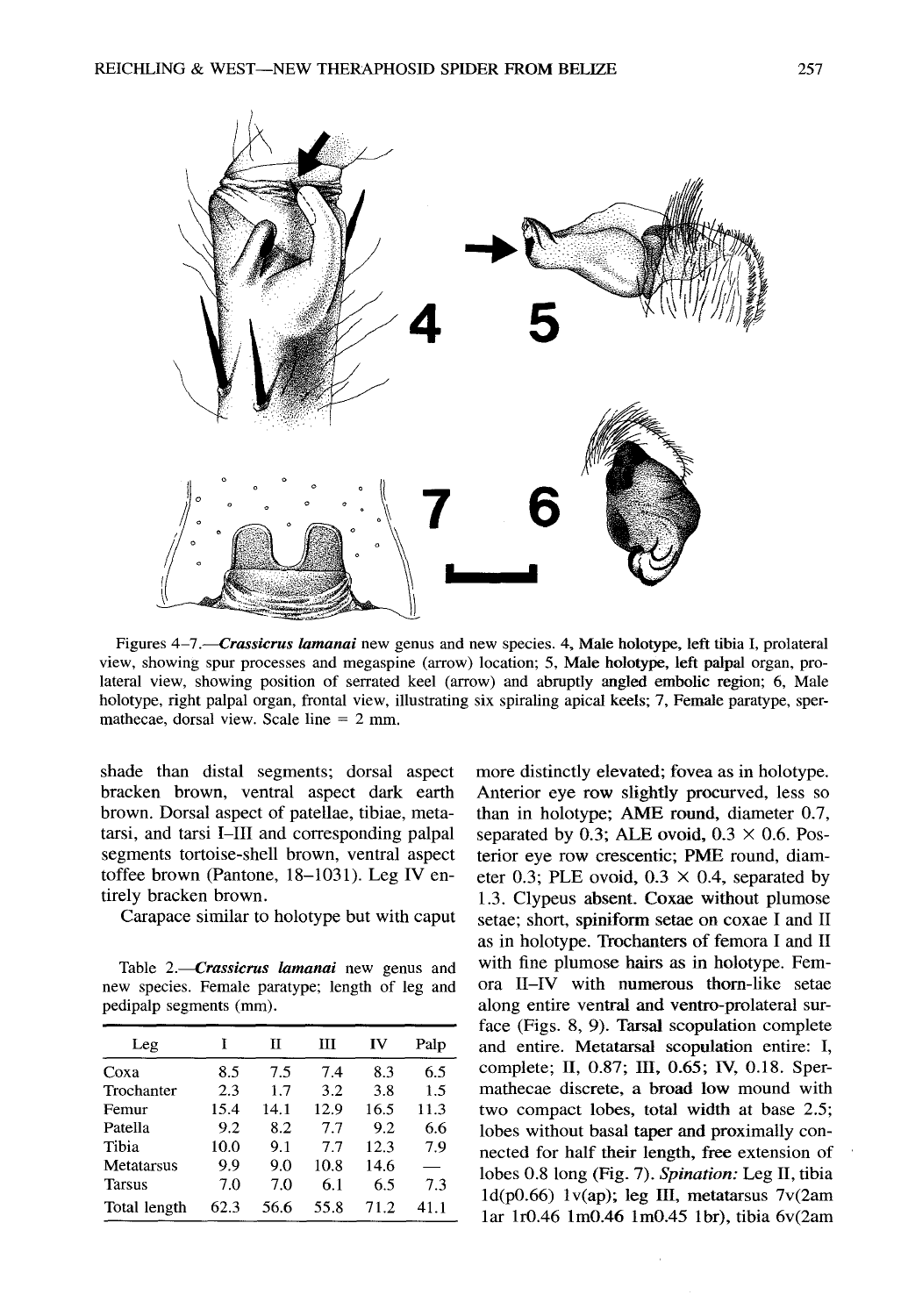

Figures *8, 9.-Crassicrus lamanai* new genus and new species . Female from 5 km S Belmopan, Cayo District, Belize, scanning electron micrographs of femur III, ventro-prolateral view . 8, Showing distribution and density of thorn-like setae on basal portion of segment; 9, Detail of thorn-like setae emerging through pile hairs. Scale line in Fig.  $8 = 1$  mm, scale line in Fig.  $9 = 0.1$  mm.

 $ld(ap)$  7 $v(2ap$  2ar 2ep 1b).

*type)*: Length, range (mean  $\pm$  SD) 36.6–40.1  $\pm$  0.05). Palpal embolus morphology uniform (38.0  $\pm$  1.6), carapace length 16.3–17.3 (16.7 with regard to the presence of spiraling apical  $(38.0 \pm 1.6)$ , carapace length 16.3–17.3 (16.7)  $\pm$  0.4), width 13.9–15.7 (14.8  $\pm$  0.9), cara- keels, but keel number varied from 5–6 (two pace width/length  $0.84-0.92$  (0.88  $\pm$  0.04); individuals respectively). three specimens with 11 or 12 macroteeth (10, *Females (five)*: Length 43.9–51.1 (48.5  $\pm$ 11 in one individual). Labial cuspules  $24-64$  3.0), carapace length 15.2-22.0 (19.2  $\pm$  2.7),  $(52 \pm 19)$ ; maxillary cuspules 134-199 (174 width 13.5-18.5 (16.7  $\pm$  2.0), carapace  $\pm$  20) per maxilla. Leg span 131.7–152.5 width/length 0.81–0.89 (0.87  $\pm$  0.03). Most  $(142.4 \pm 9.8)$ . Tibia IV weakly-to-moderately specimens with 13 or 14 macroteeth (12, 14) incrassate in all specimens examined, maxi- in one individual). Labial cuspules 82–122 (98 mum width 0.74–0.98 (0.84  $\pm$  0.1) $\times$  maxi-  $\pm$  16); maxillary cuspules 202–290 (236  $\pm$ 

ler lr0.55 1r0.21 1m0.21) ; leg IV, metatarsus mum width of femur IV. Variation in leg and  $13v(2am 2ap 1er 2m0.73 2m0.63 1m0.58$  palp segment lengths in Table 3. Extent of lm0.52 2m0.36), tibia 3v(2ar lap); palp, tibia metatarsal scopulation: I, fully scopulate on (ap)  $7v(2ap \ 2ar \ 2ep \ 1b)$ .<br>**Variation.**—*Males (four, including holo-* 0.47-0.61 (0.50 ± 0.07); IV, 0.14-0.26 (0.19

Table 3.—Crassicrus *lamanai* new genus and new species. Four males including holotype; range (mean  $\pm$  SD) of log and pedipalp segment lengths (mm).

| Leg           |                  | П                | ш                | IV               | Palp            |
|---------------|------------------|------------------|------------------|------------------|-----------------|
| Coxa          | $7.3 - 7.9$      | $6.5 - 7.4$      | $5.6 - 6.4$      | $5.8 - 7.4$      | $4.0 - 6.0$     |
|               | $(7.5 \pm 0.3)$  | $(7.0 \pm 0.4)$  | $(6.0 \pm 0.3)$  | $(6.5 \pm 0.7)$  | $(4.7 \pm 0.9)$ |
| Trochanter    | $1.3 - 2.7$      | $2.4 - 3.0$      | $2.0 - 3.5$      | $2.3 - 3.3$      | $1.2 - 2.7$     |
|               | $(2.2 \pm 0.7)$  | $(2.7 \pm 0.3)$  | $(2.7 \pm 0.8)$  | $(2.7 \pm 0.4)$  | $(2.1 \pm 0.6)$ |
| Femur         | $15.1 - 16.5$    | $14.4 - 15.8$    | $12.3 - 14.2$    | $14.1 - 17.8$    | $8.9 - 10.0$    |
|               | $(15.8 \pm 0.7)$ | $(15.2 \pm 0.8)$ | $(13.0 \pm 0.8)$ | $(16.1 \pm 1.5)$ | $(9.4 \pm 0.5)$ |
| Patella       | $7.4 - 8.3$      | $6.9 - 7.6$      | $6.0 - 7.0$      | $6.3 - 7.7$      | $5.1 - 6.2$     |
|               | $(8.0 \pm 0.4)$  | $(7.2 \pm 0.4)$  | $(6.5 \pm 0.4)$  | $(7.0 \pm 0.6)$  | $(5.6 \pm 0.4)$ |
| Tibia         | $11.6 - 14.0$    | $11.0 - 12.7$    | $9.7 - 11.2$     | $13.5 - 15.7$    | $7.4 - 9.0$     |
|               | $(13.2 \pm 1.1)$ | $(11.9 \pm 0.9)$ | $(10.6 \pm 0.7)$ | $(14.6 \pm 1.1)$ | $(8.2 \pm 0.7)$ |
| Metatarsus    | $11.3 - 12.2$    | $10.1 - 12.0$    | $11.1 - 13.1$    | $14.4 - 18.3$    |                 |
|               | $(11.8 \pm 0.4)$ | $(11.2 \pm 0.8)$ | $(12.0 \pm 0.8)$ | $(16.8 \pm 1.7)$ |                 |
| <b>Tarsus</b> | $8.5 - 9.7$      | $7.9 - 9.0$      | $7.0 - 8.8$      | $8.6 - 9.8$      | $2.4 - 3.8$     |
|               | $(9.0 \pm 0.6)$  | $(8.6 \pm 0.5)$  | $(8.2 \pm 0.8)$  | $(9.4 \pm 0.5)$  | $(3.1 \pm 0.6)$ |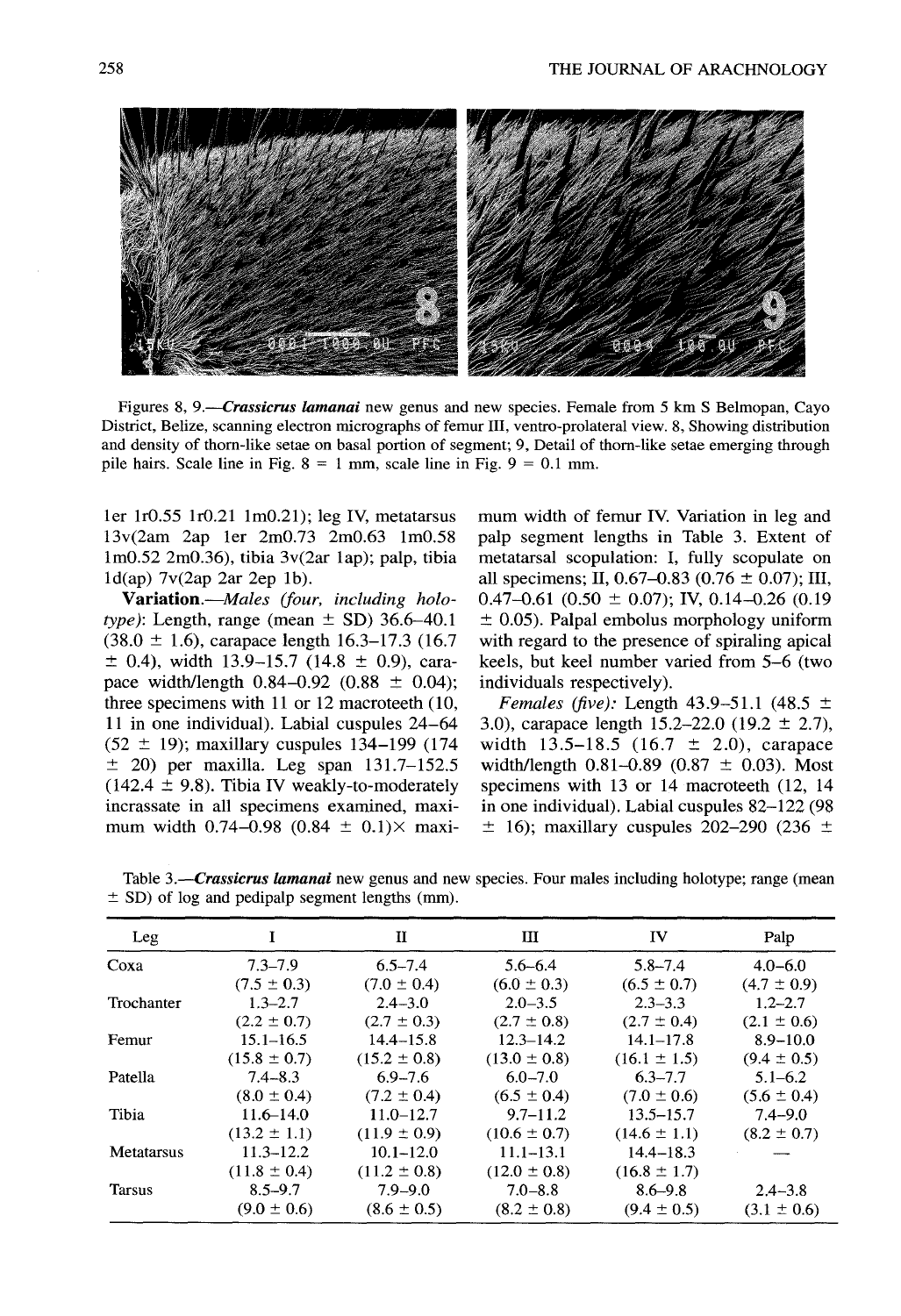|               | REICHLING & WEST-NEW THERAPHOSID SPIDER FROM BELIZE                                                                                              |                  |                                 |                  |                                                                                                                                                       |
|---------------|--------------------------------------------------------------------------------------------------------------------------------------------------|------------------|---------------------------------|------------------|-------------------------------------------------------------------------------------------------------------------------------------------------------|
|               | Table 4.—Crassicrus lamanai new genus and new species. Five female paratypes; range (mean $\pm$ SD)<br>of leg and pedipalp segment lengths (mm). |                  |                                 |                  |                                                                                                                                                       |
|               |                                                                                                                                                  |                  |                                 |                  |                                                                                                                                                       |
| Leg           | I                                                                                                                                                | $\mathbf{I}$     | Ш                               | <b>IV</b>        | Palp                                                                                                                                                  |
| Coxa          | $6.6 - 9.4$                                                                                                                                      | $6.4 - 8.4$      | $5.4 - 7.4$                     | $6.4 - 8.3$      |                                                                                                                                                       |
|               | $(8.1 \pm 1.0)$                                                                                                                                  | $(7.3 \pm 0.7)$  | $(6.7 \pm 0.8)$                 | $(7.6 \pm 0.8)$  | $4.7 - 6.5$<br>$(5.8 \pm 0.8)$                                                                                                                        |
|               | $1.9 - 3.1$                                                                                                                                      | $1.7 - 2.3$      | $1.8 - 3.2$                     | $2.4 - 3.8$      |                                                                                                                                                       |
| Trochanter    | $(2.4 \pm 0.5)$                                                                                                                                  | $(2.0 \pm 0.2)$  | $(2.3 \pm 0.6)$                 | $(2.8 \pm 0.8)$  |                                                                                                                                                       |
|               | $12.8 - 15.9$                                                                                                                                    | $12.2 - 14.6$    | $10.9 - 13.7$                   | $13.6 - 16.9$    |                                                                                                                                                       |
| Femur         | $(14.6 \pm 1.4)$                                                                                                                                 | $(13.5 \pm 1.2)$ | $(12.2 \pm 1.3)$                | $(15.6 \pm 1.4)$ |                                                                                                                                                       |
| Patella       | $6.8 - 9.5$                                                                                                                                      | $6.5 - 8.5$      | $5.9 - 8.4$                     | $6.8 - 9.2$      |                                                                                                                                                       |
|               | $(8.5 \pm 1.1)$                                                                                                                                  | $(7.7 \pm 0.8)$  | $(7.3 \pm 0.9)$                 | $(8.2 \pm 0.9)$  |                                                                                                                                                       |
| Tibia         | $8.6 - 11.5$                                                                                                                                     | $8.7 - 10.4$     | $7.7 - 9.8$                     | $11.8 - 14.0$    |                                                                                                                                                       |
|               | $(10.3 \pm 1.1)$                                                                                                                                 | $(9.6 \pm 0.7)$  |                                 | $(13.1 \pm 1.0)$ |                                                                                                                                                       |
| Metatarsus    | $7.2 - 9.9$                                                                                                                                      | $6.6 - 9.0$      | $(8.8 \pm 0.9)$<br>$6.9 - 10.8$ | $10.2 - 14.6$    |                                                                                                                                                       |
|               | $(8.3 \pm 1.1)$                                                                                                                                  | $(8.0 \pm 0.9)$  | $(8.7 \pm 1.5)$                 | $(12.4 \pm 1.6)$ |                                                                                                                                                       |
| <b>Tarsus</b> | $5.7 - 7.3$                                                                                                                                      | $5.9 - 7.2$      | $6.1 - 7.4$                     | $6.5 - 8.4$      | $1.5 - 2.8$<br>$(2.0 \pm 0.5)$<br>$8.8 - 11.5$<br>$(10.3 \pm 1.2)$<br>$5.6 - 6.7$<br>$(6.4 \pm 0.4)$<br>$5.7 - 7.9$<br>$(7.1 \pm 0.9)$<br>$6.4 - 7.7$ |

Table *<sup>4</sup> .–Crassicrus lamanai* new genus and new species . Five female paratypes; range (mean ± SD) of leg and pedipalp segment lengths (mm).

24) per maxilla. Leg span 112.6–140.5 (127.3)  $\pm$  10.5). Tibia IV strongly incrassate in all adult specimens examined, maximum width 1.22–1.24 (1.23  $\pm$  0.01) $\times$  maximum width of femur IV. An ontogenetic trend in the relative width of tibia IV; one subadult (leg span 112.6) with maximum width  $1.12\times$  maximum width of femur IV and juveniles examined in the field without incrassate podomeres. Variation in leg and palp segment lengths in Table 4. Characteristic two-toned coloration of freshly molted specimens fading to uniform tortoise-shell brown as ecdysis approaches. Extent of metatarsal scopulation: I, fully scopulate on all specimens; II, 0.73–0.81 (0.80  $\pm$ 0.05); III, 0.51–0.65 (0.58  $\pm$  0.05); IV, 0.18– 0.29 (0.24  $\pm$  0.05). No variation in spermathecae observed.

**Distribution.**—At this time, *Crassicrus lamanai* new species is only known from Belize. Specimens have been collected in the north near Lamanai Forest Reserve, Orange Walk District, southward along the W bank of the New River Lagoon, and in the Cayo District, off the Hummingbird Highway. The northern half of Belize consists of low-lying hills, flat plains and swamps. The terrain changes dramatically in the southern half of Belize. A northern extension of the Maya Mountains known as Mountain Pine Ridge plateau transects the country in an east-west direction. Similar habitat to the north and northwest of the type locality suggest that C. *lamanai* may occur in Guatemala and Mexico.

**Natural history .**—The local Creole Indians

call this species "antelope spider" based on the mistaken belief that the swollen rear legs allow it to jump great distances (E.C. Welling M., pers. comm.). Typical habitat is open areas, including man-made clearings such as corn and banana plantations . Despite intensive effort, C. *lamanai* was not found in areas of undisturbed forest where the tree canopy obscured direct sunlight from reaching the ground. This species appears to avoid shaded areas in favor of open, sunny terrain. Burrows were located in sunny clearings, often beneath partially buried limestone boulders. Soil at the type locality consisted of a layer of humus overlying a marl bed. In a random sample *(n*  $= 6$ ) of burrows examined during September 1995, entrance width ranged from 17 .8–46. <sup>1</sup>  $(33.1 \pm 10.7)$  and length ranged from 120.0– 469.0 (298.7  $\pm$  114.9). Burrows were straight with angle of descent nearly perpendicular to the ground surface plane, and were restricted to the humus overlayer.

*Crassicrus lamanai is* active throughout the year, except during the time immediately preceding ecdysis and while guarding eggs, at which time the burrow entrances are occluded with a soil plug, as described by Minch (1979) for A. *chalcodes* Chamberlin 1940. During daylight hours, the entrances of active burrows are draped with a thin sheet of silk . At night the spiders are at the burrow entrance , facing outward with legs I and II extended outside the burrow. Mature males begin appearing in late June and are abundant by late September.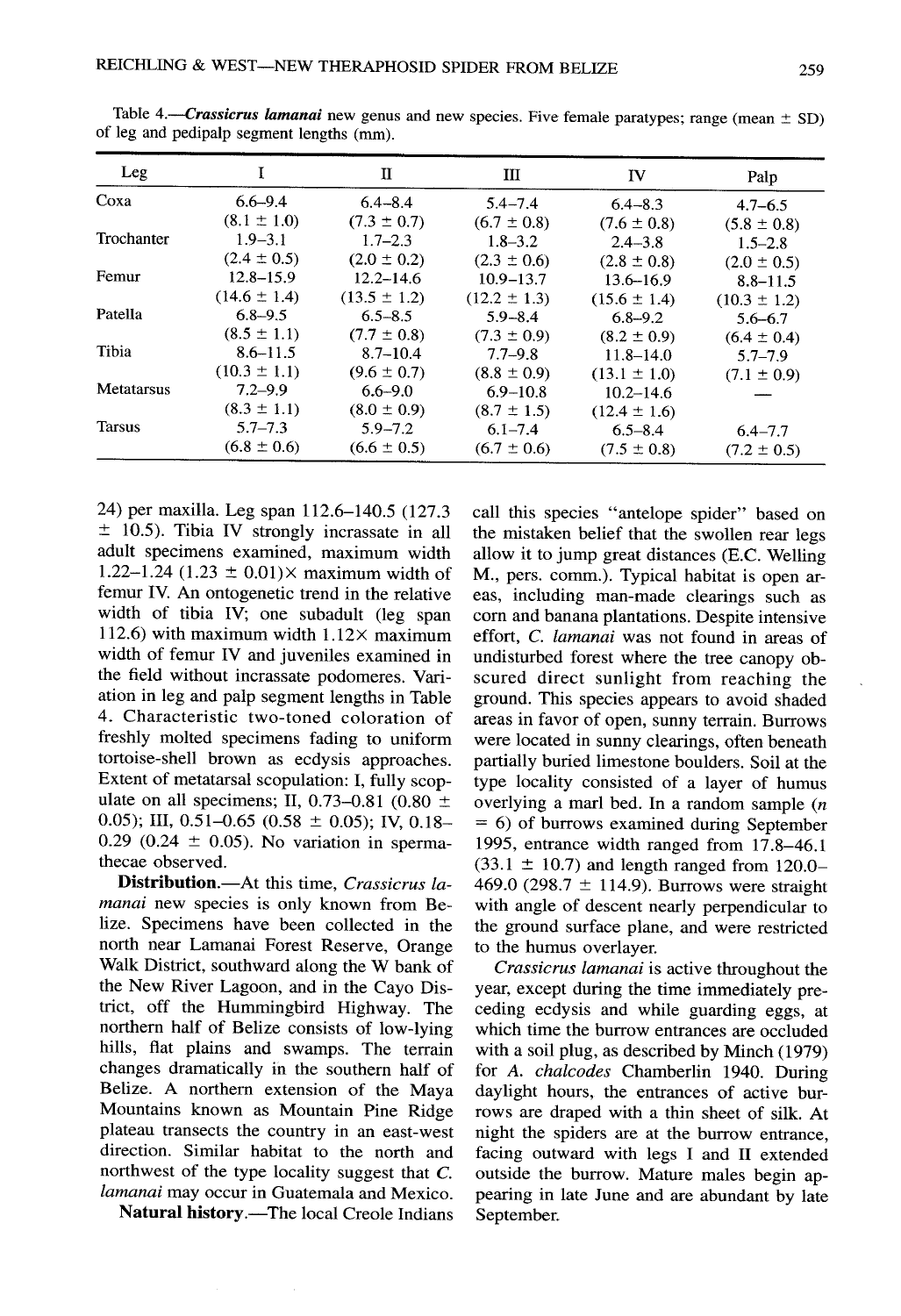Females visibly heavy with ova were collected during January; but specimens examined in May, July and September were thin and did not appear to contain eggs. Oviposition occurred in the laboratory during March. Ootheca were impregnated with a dense covering of abdominal hairs, similar to the behavior reported by Marshall  $&$  Uetz (1990) for *Megaphobema* (Pocock 1901). Eggs laid in captivity failed to hatch. Exact egg counts were not made, although large females were estimated to lay *350–400* eggs.

*Crassicrus lamanai is* sympatric with *Bra*chypelma vagans (Ausserer 1875). Burrows of these two species were often found in the same open habitat with intermixed burrow aggregations composed of both taxa.

## DISCUSSION

The most striking feature of C. *lamanai i <sup>s</sup>* the very incrassate, barrel-shaped tibia IV. *Eupalaestrus* from SE South America is the only other Western Hemisphere theraphosid genus to have this apomorphic feature (Pocock 1901; Bucherl 1947; Raven 1985; Perez-Miles 1992). However, the potential affinity between these two genera is uncertain. While both *Crassicrus* and *Eupalaestrus* have all tarsal scopulae entire, only the latter possess a scopulated pad on the retrolateral surface of femur IV. *Crassicrus* have only type I urticating hairs while *Eupalaestrus* possess type I and II (Perez-Miles 1992) urticating hairs on the abdomen. Additionally, female *Crassicrus pos*sess short, thorn-like setae on the entire ventral and ventro-prolateral surface of both coxae and femora II–IV, with number and stoutness increasing from legs II–IV. This is considered here to be an autapomorphic generic feature.

*Crassicrus lamanai is* sympatric with the theraphosine genus *Brachypelma* Simon 1891 . Smith (1994) mentioned fine plumose hairs on leg I trochanter and femur in *Brachypelma,* but failed to describe where they were situated. Examination of *B. auratum* Schmidt 1992, *B. smithi* (F.O.P.-Cambridge *1897)* and *B. vagans* revealed that the fine plumose hairs occur on the retrolateral palp trochanter and femur as well as on the opposing prolateral leg I trochanter and femur. In contrast, both male and female *Crassicrus* possess plumose hairs on the prolateral face of trochantera and femora I and II.

**Material examined.—The** type specimens and the following: **BELIZE**: *Cayo District*: 5.0 km S Belmopan (Hummingbird Hwy.), 23 November 1984, 6 9 2imm, E.C. Welling M. (RCW Col.); 12 February 1988,  $4\frac{1}{2}$  limm, E.C. Welling M. (RCW) Col.); 30 June 1991,  $1\delta$  lsubad $\delta$ , E.C. Welling M. (RCW Col.).

## ACKNOWLEDGMENTS

Financial support for this work has been provided on a continual basis by the Memphis Zoological Society Conservation Fund, and by a Grant-in-Aid of Research from Sigma Xi, The Scientific Research Society. Field work and collection of specimens was conducted with the permission of the Belize Ministry of Natural Resources through the courtesy of E. Green, Chief Forest Officer and, in part, by Sr. Eduardo C. Welling M., The manuscript was improved by the reviews of F. Coyle, N. Platnick, T. Prentice, G. Stratton and C. Valerio. Illustrations were the work of N. Reichling. We thank W. Gutzke and M. Kennedy for guidance, the Howells family for hospitality and logistic support in Belize, and A. Reichling for tireless assistance in the field. Final thanks to The Royal British Columbia Museum, Natural History Section, for funding work with scanning electron microscopy by L. Manning, Pacific Forestry Center, British Columbia.

## LITERATURE CITED

- Ausserer, A. 1875. Zweiter Beitrag zur Kenntnis der Arachniden-Familie der Territelariae Thorell (Mygalidae Autor). Verhandl. K. K. Zool.-Bot. Gesell. Wien, 25:125-206.
- Bucherl, W. 1947. Duas novas especies do genero Eupalaestrus Pocock 1901. Mem. Inst. Butantan, 20 :297-314.
- Cambridge, F.O.P.-. 1897. Arachnida-Araneida. *In* E.D. Godman & O. Salvin, Biologia Centrali-Americana, 2:1-40.
- Cooke, J.A.L., V.D. Roth & F.H. Miller. 1972. The urticating hairs of theraphosid spiders . American Mus. Novit., 2498:1-43.
- Eisman, L. & L. Herbert. 1990. The Pantone Book of Color. Harry N. Abrams, Inc., New York.
- Marshall, S.D. & G.W. Uetz. 1990. Incorporation of urticating hairs in silk: a novel defense mechanism in neotropical tarantulas (Araneae, Theraphosidae). J. Arachnol., 18:143-149.
- Minch, E.W. 1979. Burrow entrance plugging behavior in the tarantula *Aphonopelma ckalcodes* Chamberlin (Araneae: Theraphosidae). Bull. British Arachnol. Soc., 4:414-415.

Perez-Miles, F. 1992. Revision del genero *Eupa-*